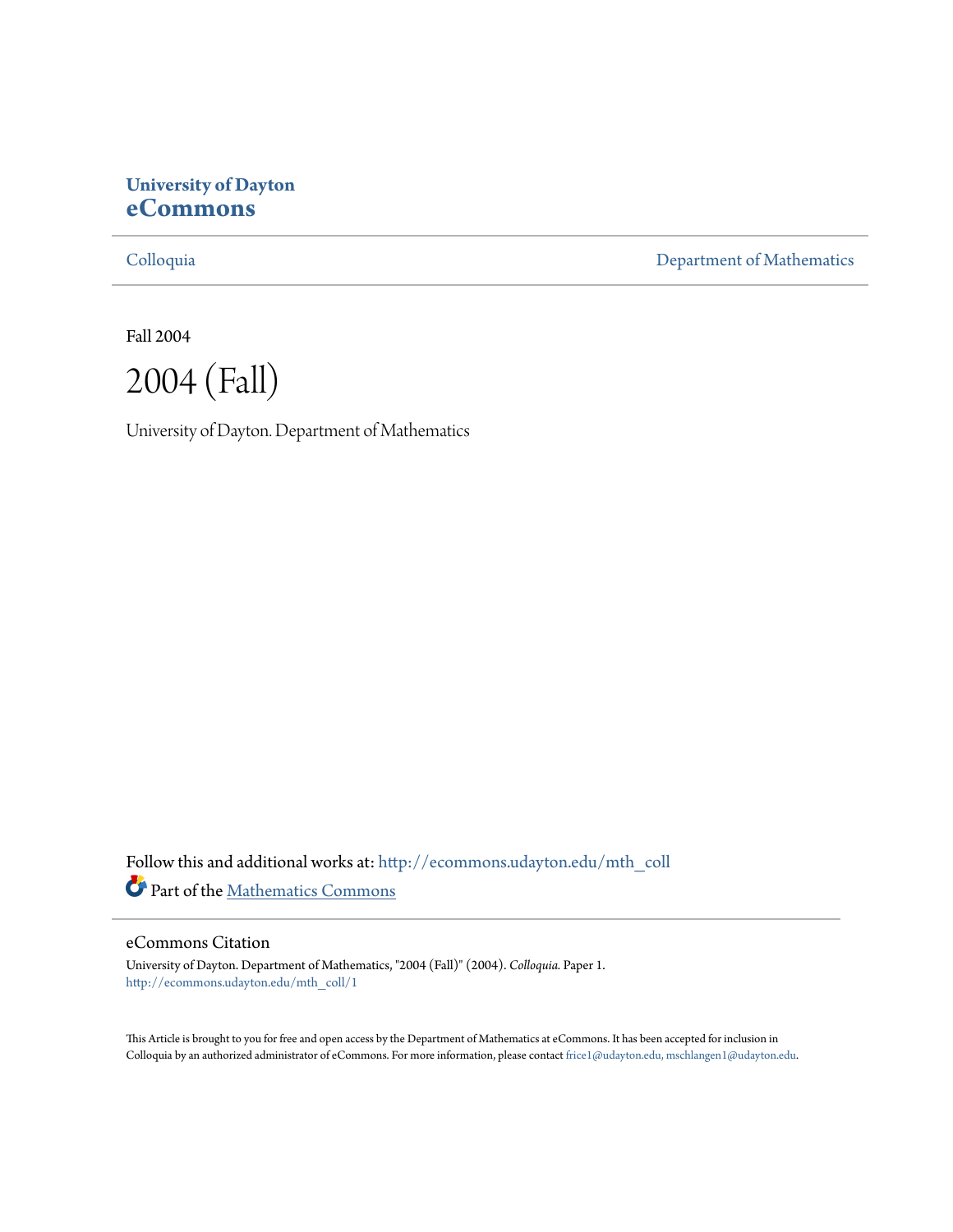## **Abstracts of the Colloquium Talks: Fall 2004 Department of Mathematics**

#### **Shape Spaces, Metrics, and Object/Image Relations**

Dr. Peter F. Stiller

**Abstract**: The study of shape is concerned with properties of geometric configurations, such as collections of points and lines that are invariant to a particular group of transformations. For example, two collections of points might be viewed as equivalent if they differ by rotation, translation and/or scale. The set of equivalence classes (shapes) often form a Riemannian manifold, where the metric gives a notion of how similar or dissimilarity two shapes are. We will discuss these notions and their application to problems in object recognition. We will also introduce object/image relations which describe constraints on all the image shapes of a particular object shape or constraints on the object shapes capable of producing a specific image shape.

## **Numerical Solutions of the Helmholtz Equation for Optical Applications**

Dr. Shekhar Guha

**Abstract**: Propagation of light is governed by the Helmholtz equation. For optical systems in which the angles between individual rays of light and the direction of propagation of the overall light beam is small, the 'paraxial approximation' applies. In many systems of interest, for example, when light is tightly focused by a lens, the paraxial approximation is invalid. Some recent work will be presented on attempts to numerically solve the Helmholtz equation in the paraxial and the non‐paraxial cases, using differential and integral methods. One application of this work is in accurately describing the aberrations arising from focusing of light by lenses.

## **Introduction of Derivative and Derivative Pricing**

Dr. Ruihua Liu

**Abstract**: Derivative pricing is the core of financial mathematics. In this talk I'll introduce financial derivatives first, then the arbitrage pricing principle that is used to price derivatives. A simple example is presented to explain the general methodology for derivative pricing. The famous Black‐Scholes partial differential equation for option prices will be derived using a mathematically less rigorous but intuitive way. Finally, recent research based on regime‐switching model will be mentioned.

## **Pebbling Results by Undergraduate Researchers**

Dr. Aparna W Higgins

**Abstract**: Consider a connected graph with pebbles distributed on its vertices. A pebbling move on such a graph consists of removing two pebbles from any one vertex, discarding one of those pebbles and moving the other pebble to an adjacent vertex. The pebbling number of a graph is defined as the least number of pebbles m, such that, for any distribution of m pebbles, one pebble can be moved to any designated vertex using a sequence of pebbling moves. In the fifteen years since the pebbling number of a graph was defined, undergraduates around the country have contributed significantly to the body of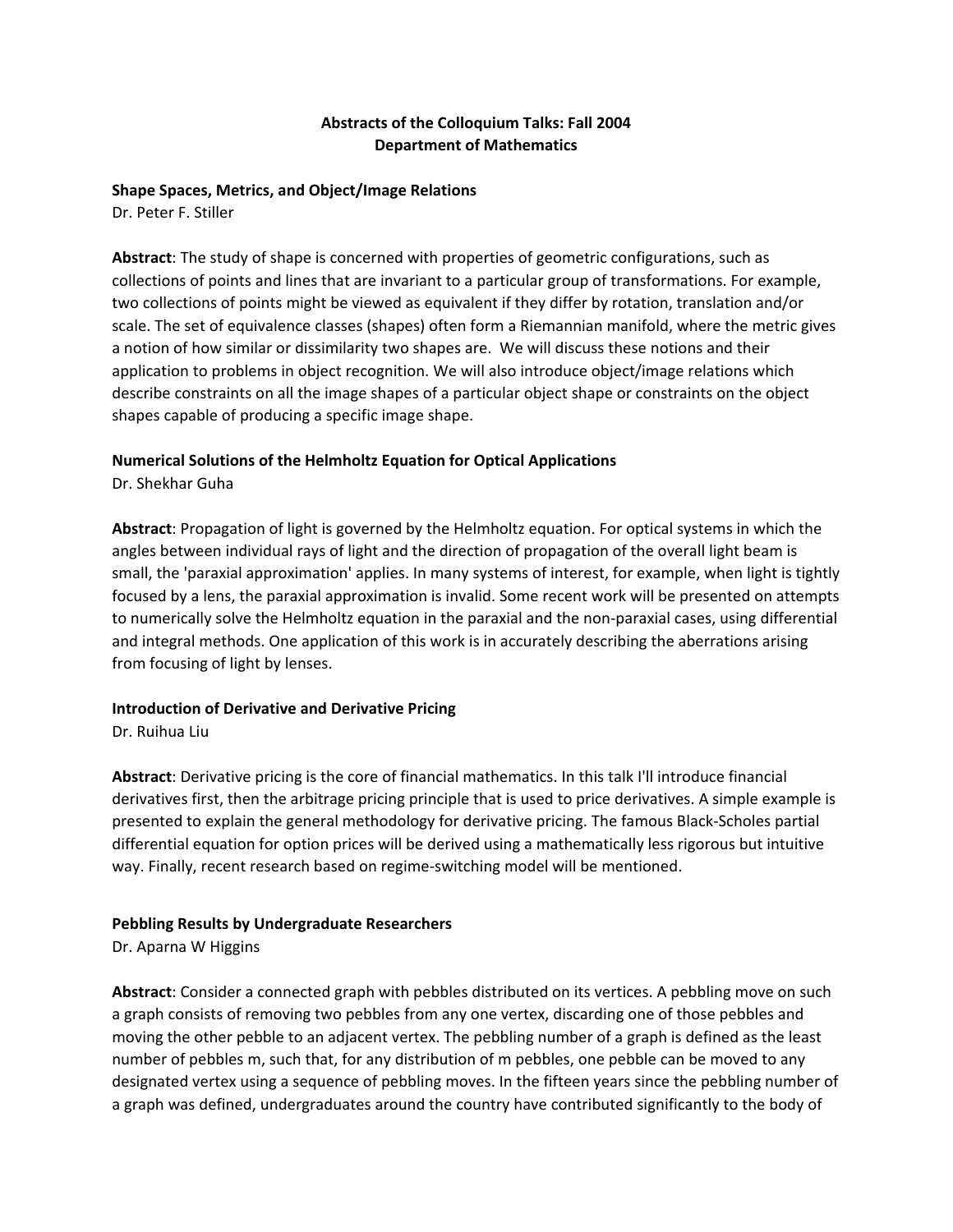results on pebbling. Their results have been published in research journals and have been presented (with contagious excitement!) in contributed talks and in poster sessions. This talk will focus on some undergraduate pebblers and their results. This talk was originally given by Aparna Higgins as an MAA Invited Address at the Providence MathFest in August 2004.

#### **From ODEs to SDEs: Theory and Numerics of Stochastic Dynamical Systems**

Dr. Henri Schurz

**Abstract**: Starting from some key concepts known from the qualitative theory of ODEs and deterministic dynamical systems, we will sketch some basic aspects on stochastic dynamical systems, in particular on the prototypes of stochastic differential equations (SDEs), their stochastic‐numerical methods and some potential applications. These objects are often met in Natural and Environmental Sciences, Financial Markets and Marketing when ``uncertainty'' in modeling or ``erratic behavior'' of the environment plays an essential role. The formulas of Dynkin and Ito (as stochastic counterparts of deterministic chain rule) turn out to be the crucial tools to carry out a rigorous mathematical analysis. In fact, they provide existence, uniqueness, asymptotic properties and the link between continuous and discrete time stochastic dynamical systems. As a generalization, we obtain stochastic Taylor expansions of functionals of SDEs (Wagner‐Platen formula). As in deterministic analysis, the latter formula is essential for the systematic construction of stochastic‐numerical methods and an investigation of the qualitative behavior of their continuous time limits by approximating simulation. In particular, if time permits, we present our own results in view of the general framework. So we arrive at the main principles of stochastic approximation theory (random versions of Lax‐Richtmeyer theorems), uniform estimates of nonlinear contractivity and stability exponents, the class of balanced implicit methods, preservation of boundary conditions, asymptotically exact numerical methods, stochastic dissipativity, stochastic attractivity ‐ a fairly general stability analysis of stochastic systems and some convergence results. We shall end with some applications in Engineering (reliability of stochastic systems, Lyapunov exponents, exit times), Mathematical Finance (stochastic interest rate modelling, asset and option pricing with random volatilities, path‐dependent and convex price functionals) and Marketing Sciences (innovation diffusion). We are aiming at giving some overview rather than a too technical lecture and at making this lecture as simple as possible such that the interested audience can grasp some ideas about the possible range of further application fields up to the analysis of (random) time series as met in practically oriented data analysis with financial and ecological data series.

## **Temporal and Spatial Evolution of Population Density and Power in a 3‐level EDFA Environment** Dr. Monish Chatterjee

**Abstract**: The concept of optical amplification within a glass fiber transporting light emerged in the late 1960s, and was demonstrated in the early 1970s using doped erbium ions as the active particles that lead to signal amplification. The basic mechanism for light amplification in the erbium doped fiber amplifier (EDFA) is essentially the same as that in a laser oscillator, the main differences being that an EDFA requires a laser pump (instead of a wideband source or a drive current), and amplifies signal photons instead of noise photons. Due to the similarities in their physics, both laser oscillators and EDFAs are analyzed via the so‐called rate equations, and associated power equations. Typically, the rate equations are solved under a temporal steady state assumption, whereby the population densities do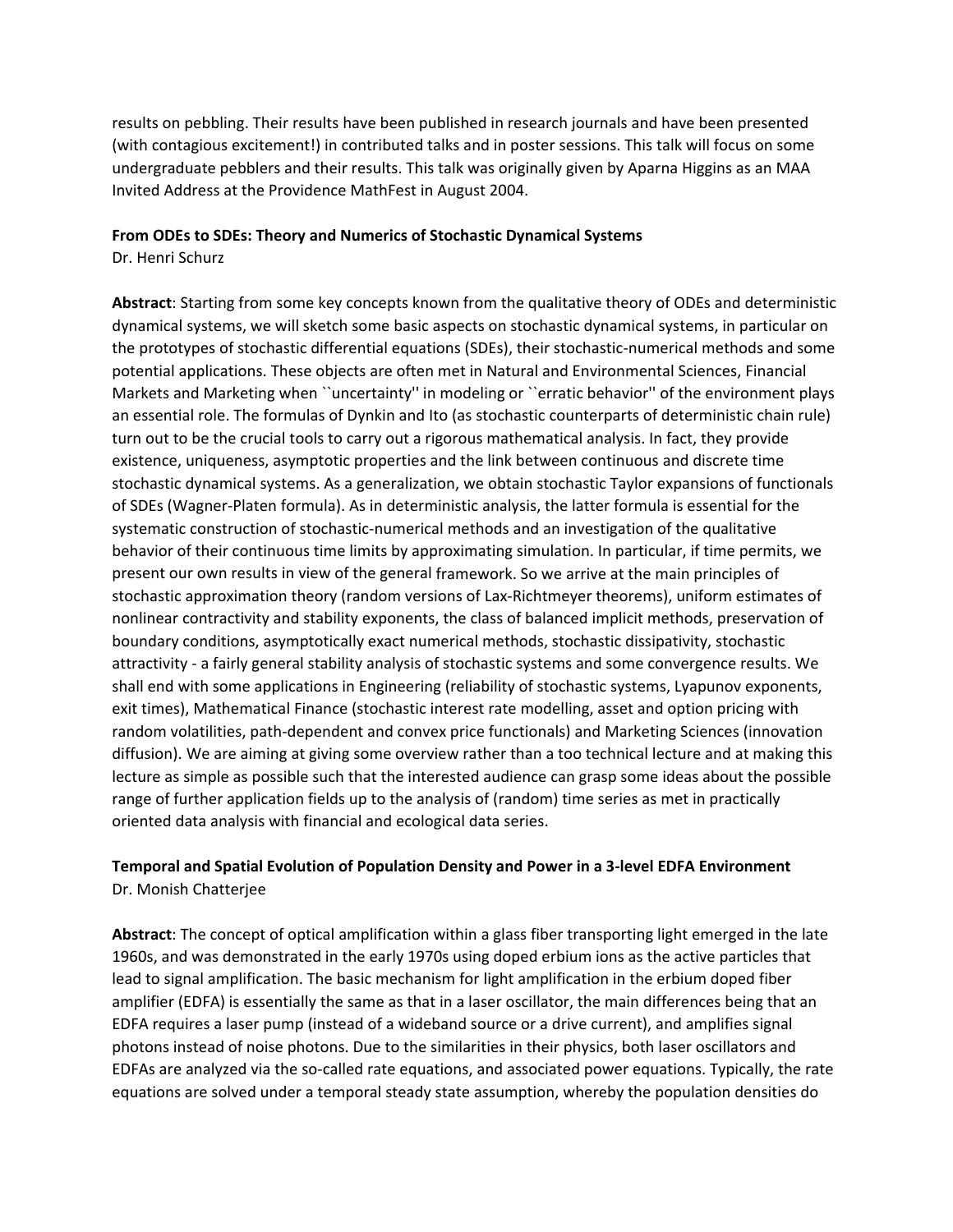not change with time. Thereafter, the spatial evolutions of the laser power and spontaneously emitted power are calculated. In the case of the EDFA, the rate equations for population densities and the evolution equations for pump, spontaneous emission, and signal power are inherently nonlinearly coupled, and transient or non‐steady‐state solutions are analytically intractable. In this talk, we first present some of the standard steady‐state solutions for the three types of power. Thereafter, we assume temporal steady state for the populations to numerically track the spatial evolution of power, without assuming spatially constant values for the populations, as is commonly done. The resulting spatial variations of the number densities and the powers are then interpreted in terms of the purely steady state results. An extension of this work would be to study the temporal stability of these spatial solutions.

## **On Hadamard Matrices of Order \$4p^2\$**

Dr. Siu Lun Ma

**Abstract**: A Hadamard matrix of order \$n\$ is an \$n\times n\$ matrix \$H\$ with \$\pm 1\$ entries such that \$HH^T=n\$. There is a well-known conjecture saying that Hadamard matrices of order \$n\$ exist if and only if either \$n=2\$ or \$n\$ is a multiple of \$4\$. In this talk, I shall discuss a construction of Hadamard matrices of order \$4p^2\$, using a finite field of order \$p^2\$ where \$p\equiv 7\bmod 16\$.

## **The Work of Student Revisited**

Dr. Jim Duarte

**Abstract**: Back in the days when working for a brewery was less socially acceptable, Gossett decided to publish under a pen name. Thus, we have the student's t distribution and the Studentized Range. Society has changed, and working for a brewer is not only acceptable but enviable. The aspects of statistics in brewing cover the so-called waterfront... or beerfront (enhanced water, as it were). Data is everywhere. Quality data is analyzed for raw materials used in brewing the beer, packaging materials and finished product. Yes, people actually get paid to taste beer. Other areas of the company where data analysis is essential include: finance, production scheduling, new product and package development, salary administration, audit, tax and procurement. Optimizing processes is the goal of all organizations. Mining data and designing valid experiments helps organizations to meet that challenge. Examples from several of these areas will be discussed as well as a few from other industries.

## **On Wavelets and MRI Imaging**

Dr. Eric R. Kaufmann

**Abstract**: In this talk, we will define and give examples of multiresolution analysis. In particular we develop the Haar and Daubechies families of scaling functions and wavelets. We then discuss the Mallat algorithm for the fast wavelet transformation. As an application of wavelet analysis we consider Magnetic Resonance Imaging. Due to their localization in space, wavelet encoding has two distinct advantages over the traditional Fourier encoding. The first of these is a reduction in motion artifacts while the second is a decrease in imaging time.

## **An Analysis of FSIS Statistical Practices Regarding Foodborne Pathogens: Preliminary Reporting**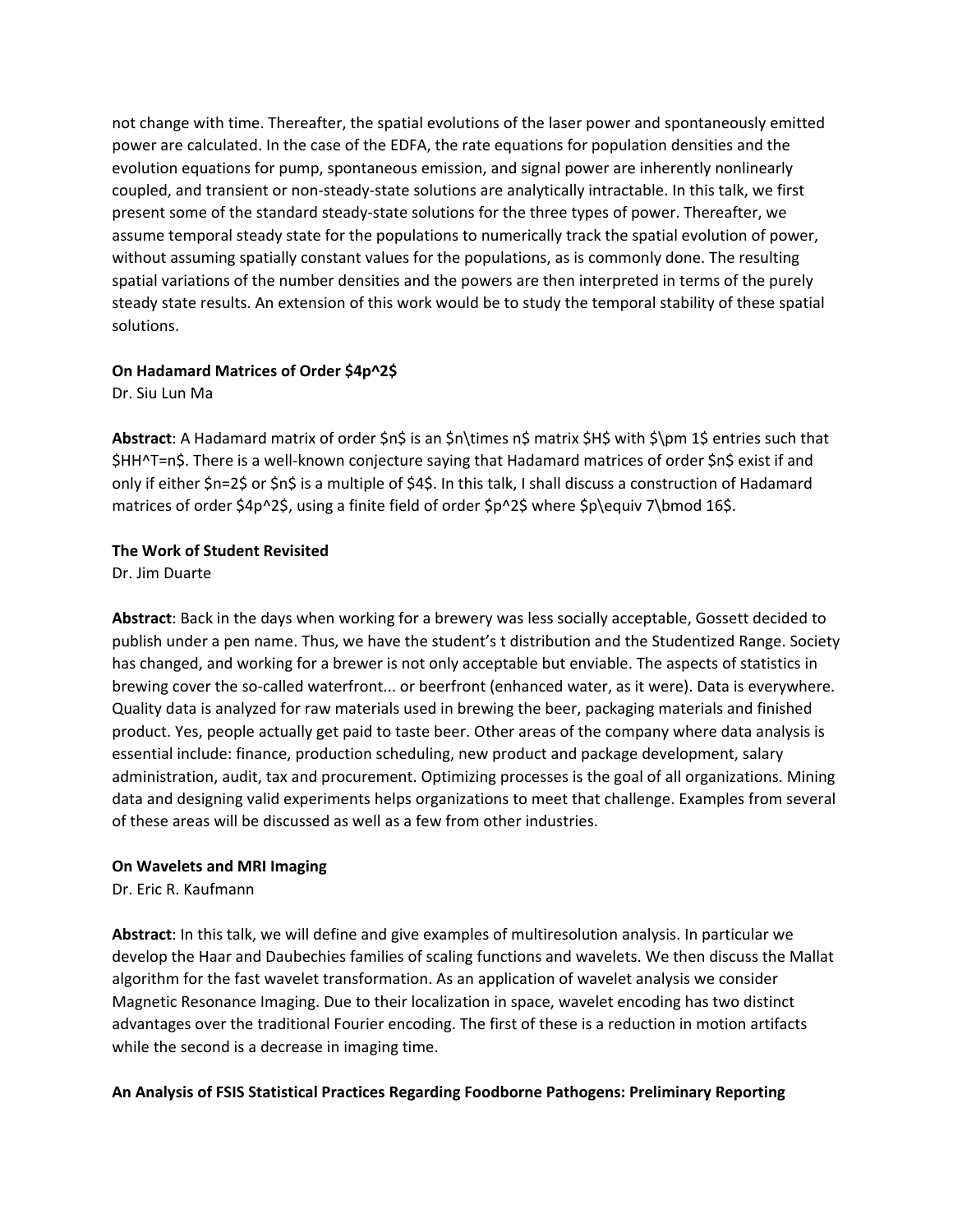#### Dr. Barb Kowalcyk

**Abstract**: A number of problems in the US Department of Agriculture's (USDA) Food Safety Inspection Service's (FSIS) statistical practices regarding foodborne pathogens are discussed.

In the Fall of 2003, FSIS issued three separate press releases announcing declines in three serious and potentially life‐threatening foodborne pathogens, E. coli O157:H7, Listeria monocytogenes and Salmonella, in meat and poultry products. These press releases present results from regulatory verification tests to check for pathogens in individual plants and uses these results to make statements about declines in rates of E. coli O157:H7, Listeria monocytogenes and Salmonella. However, the Verification Testing Program was not statistically designed to estimate national prevalences of foodborne pathogens in meat and poultry products. Presenting the results without the proper caveats has the effect of misleading the public into thinking that national prevalence rates for these pathogens are decreasing. Other improper comparisons have also been made in these press releases. For example, FSIS made direct comparisons between totals for a 9‐month period and totals for a 12‐month period and compared the results of the Verification Testing Program to results from Baseline Microbiological Studies done in the 1990's. Again, this gives the impression that the national prevalence of these pathogens is decreasing.

A review of the Baseline Microbiological Studies and the Verification Testing Program found additional statistical problems. The Microbiological Baseline Studies, which were conducted in the 1990's to estimate national prevalences for selected foodborne pathogens and used to establish performance standards for HACCP in 1996, were flawed in their design and scope, especially in regard to ground meat products. Some of the problems include inadequate sample sizes and lack of testing during summer months when levels of pathogens are known to be higher. The Verfication Testing Progam is also flawed because it is not statistically designed, samples different establishments from year to year and samples are not randomly taken. Further, the program collects significantly higher number of samples from beef products which tend to have lower levels of Salmonella and smaller number of samples from poultry products which tend to have higher levels of Salmonella. Compounding this disparity is the fact that the program presents unweighted percentages rather than weighted percentages. Upon closer review of these press releases and related source documents, it becomes apparent that FSIS is not using good scientific practices in their statistical methods and reporting.

# **Predicting Subsurface Flow and Transport in Strongly Heterogeneous Porous Media**

Dr. C. C. Huang

**Abstract**: The understanding of subsurface fluid flow and transport in heterogeneous porous media is very important in a number of applications (e.g., the transport of contaminants in groundwater reservoirs, brines in petroleum reservoirs.) There usually is large uncertainty in predictions for outcomes associated with subsurface flow and transport, which arises largely from the complexity of the geologic architecture of the flow regime. Most existing stochastic models for solute mass spreading relate the second order spatial bivariate moments (the spatial covariance) of the log hydrologic conductivity to the spatial covariance of fluid velocity. Though some models were claimed to be quite robust, the current theory for both flow and transport can only be applied under the assumption of small variance for log